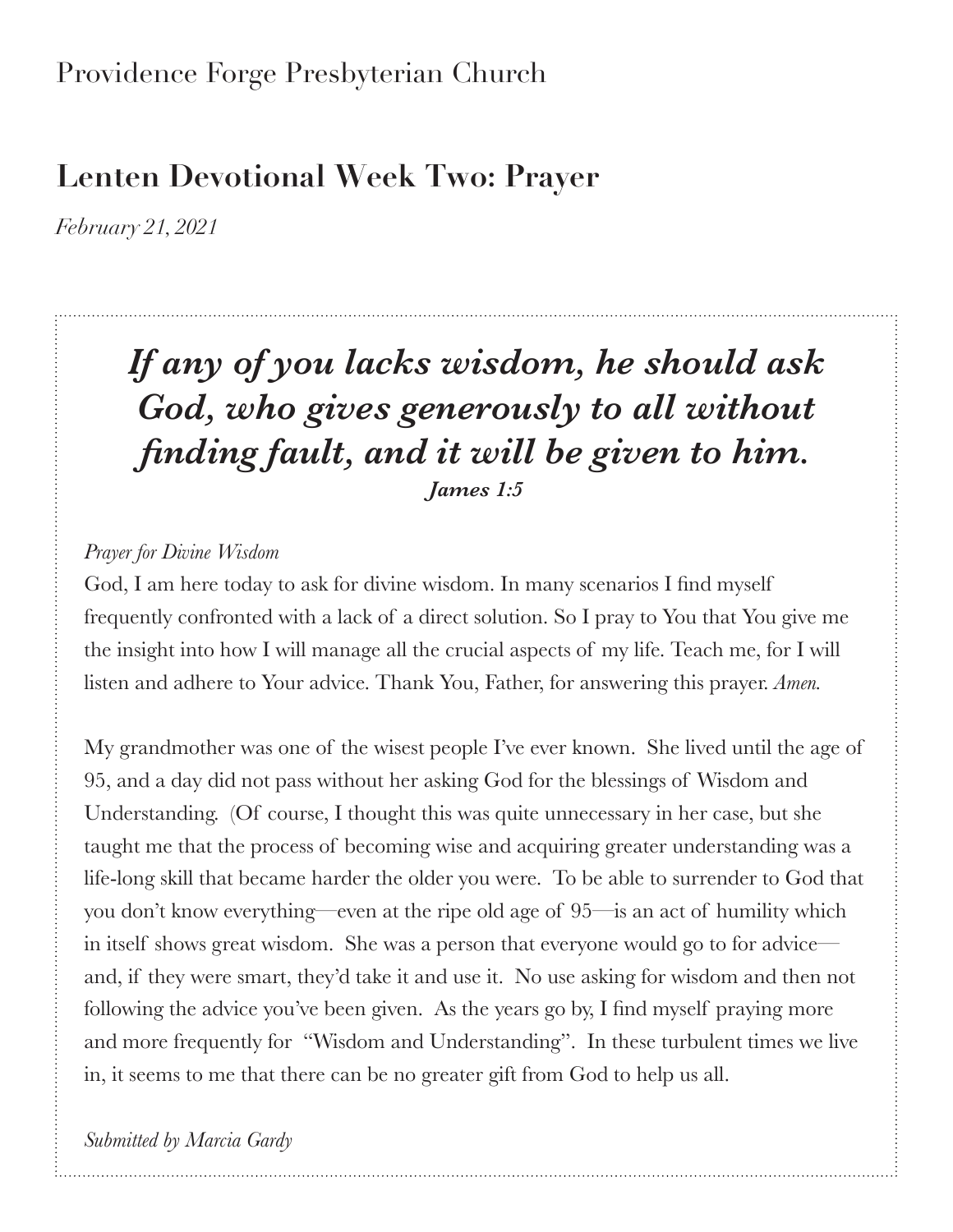# **The History of the Pretzel**

We really don't know exactly when the pretzel originated, and there are various legends about it. One is that an Italian monk, around 610, would bake strips of dough that he folded into a shape resembling a child crossing their arms in prayer. He would give these treats, which he called "pretiolas" or "little rewards," to children who had memorized their prayers. Unfortunately and not surprisingly—there's no documented evidence from the 600's to confirm this story. Whatever their origin, for Christians throughout the centuries, pretzels have been regarded as having religious significance for both their ingredients and shape. They were shaped in the form of crossed arms, for the custom was to cross arms over the breast while praying. Pretzels were considered a sign of good luck and spiritual wholeness—possibly due to the three holes in the common pretzel shape, representing the Holy Trinity. Seen as a symbol of good luck, prosperity and spiritual fulfillment, pretzels were also commonly distributed to the poor, as a way of providing them with both spiritual and literal sustenance.

Over time, pretzels became associated with both Lent and Easter. In fact, pretzels were often hunted on Easter morning just like many children hunt eggs today. Many types still show the form of arms crossed in prayer, reminding us that Lent is a time of prayer.

### *Thoughts on Prayer:*

Prayer that reforms and heals is the absolute faith that all things are possible to God. What are our motives for prayer? Do we pray to try to instruct God who already knows all? Do we pray to be heard by others? We do not need to use a lot of words nor flowery phrases to pray. God already knows all, and is all. Jesus was most concerned that we talk with God as we would with a friend. You can pray in different positions. You may be standing, sitting, kneeling, or lying down. Some people always kneel. Others sit; most bow their heads; many fold their hands. Any position can be right; it is the attitude that counts. It is the desire to pray that matters. Desire is prayer. Thoughts unspoken are not unknown to God. God is love. Can we ask God to be more? God is intelligence. Can we inform God of anything He does not already know? Are we grateful for all that we already have when we ask for more? You can tell God everything, because God is interested in everything. God is already perfect and our prayers can bring us into the right relationship with God. Our relationship with God needs attention every day.

*Adapted from Westwood Presbyterian Church, ND & First Presbyterian Church, NJ Submitted by Sherrill Smith*